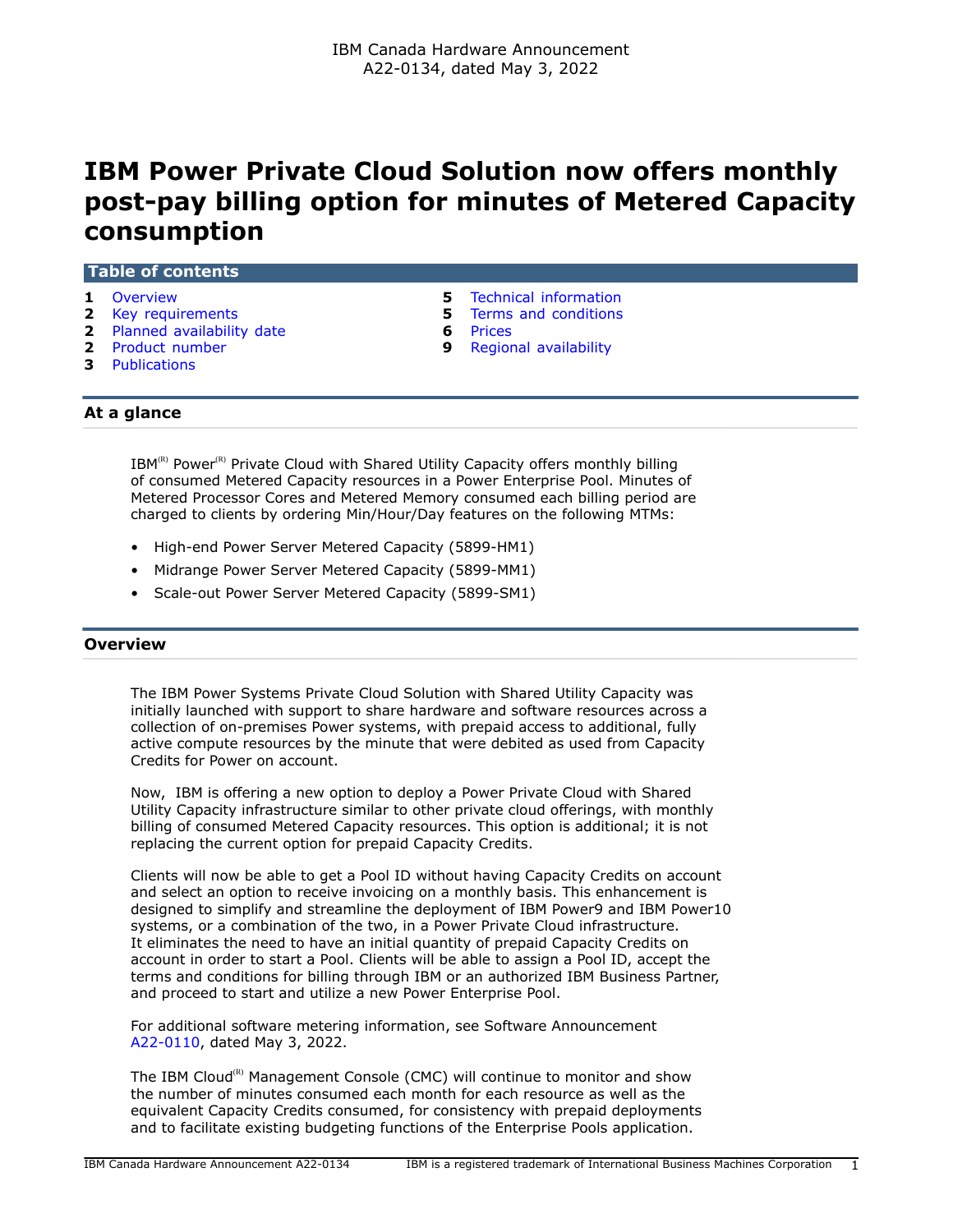Metered Capacity resource minutes consumed on Power systems will be billed based on a feature structure for each Product ID. The feature structures are designed to bill a large, aggregate range of minutes consumed, based on the potential monthly use of each Metered Capacity resource. For example, for High-end Processor Activation resource usage, several features are defined to bill:

- 1 minute Metered Capacity, High-end Processor
- 1 hour Metered Capacity, High-end Processor
- 1 day Metered Capacity, High-end Processor
- 1,000 days Metered Capacity, High-end Processor

## <span id="page-1-0"></span>**Key requirements**

- One or more Power9 or Power10 server with Power Enterprise Pools 2.0 enablement feature EP20 and Base Processor or Memory Activation features configured, as applicable to the machine type/model. Note that a single Power Enterprise Pool can consist of only Power9 servers, only Power10 servers, or it can consist of both Power9 and Power10 servers.
- One or more eligible operating system license or subscription with at least one core of entitlement included on each system.

## <span id="page-1-1"></span>**Planned availability date**

#### May 13, 2022

Availability within a country is subject to local legal requirements.

# <span id="page-1-2"></span>**Product number**

The following are newly announced features on the specific models of the IBM Power Systems 5899 machine type:

| Description                                                                                           | Machine<br>type      | Model<br>number   | Feature<br>number |
|-------------------------------------------------------------------------------------------------------|----------------------|-------------------|-------------------|
| High End Power Private Cloud<br>Mid Range Power Private Cloud<br>Scale out Power Private Cloud        | 5899<br>5899<br>5899 | HM1<br>MM1<br>SM1 |                   |
| First Pools ID digit Indicator                                                                        | 5899<br>5899<br>5899 | HM1<br>MM1<br>SM1 | ECQ <sub>0</sub>  |
| 1 minute Metered Capacity, High-end Processor                                                         | 5899                 | HM1               | ECQ1              |
| 1 hour Metered Capacity, High-end Processor                                                           | 5899                 | HM1               | ECQ <sub>2</sub>  |
| 1 day Metered Capacity, High-end Processor                                                            | 5899                 | HM1               | ECQ3              |
| 1,000-days Metered Capacity, High-end Processor<br>1 minute Metered Capacity, High-end<br>Processor - | 5899                 | HM1               | ECQ4              |
| Linux ${}^{(R)}$ only                                                                                 | 5899                 | HM1               | ECQ <sub>5</sub>  |
| 1 hour Metered Capacity, High-end Processor -                                                         |                      |                   |                   |
| Linux only                                                                                            | 5899                 | HM1               | ECQ6              |
| 1 day Metered Capacity, High-end Processor -                                                          |                      |                   |                   |
| Linux only<br>1,000-days Metered Capacity, High-end Processor                                         | 5899                 | HM1               | ECQ7              |
| - Linux only                                                                                          | 5899                 | HM1               | ECQ8              |
| 1 hour Metered Capacity, 1GB High-end Memory                                                          | 5899                 | HM1               | <b>ECQA</b>       |
| 1 day Metered Capacity, 1GB High-end Memory<br>1 day Metered Capacity, 1 TB (1024GB) High-end         | 5899                 | HM1               | <b>ECQB</b>       |
| Memory                                                                                                | 5899                 | HM1               | <b>ECQC</b>       |
| 1,000 days Metered Capacity, 1 TB (1024GB)                                                            |                      |                   |                   |
| High-end Memory                                                                                       | 5899                 | HM1               | <b>ECQD</b>       |
| Second Pools ID digit Indicator                                                                       | 5899                 | HM1               | <b>ECQE</b>       |
|                                                                                                       | 5899                 | MM1               |                   |
|                                                                                                       | 5899                 | SM1               |                   |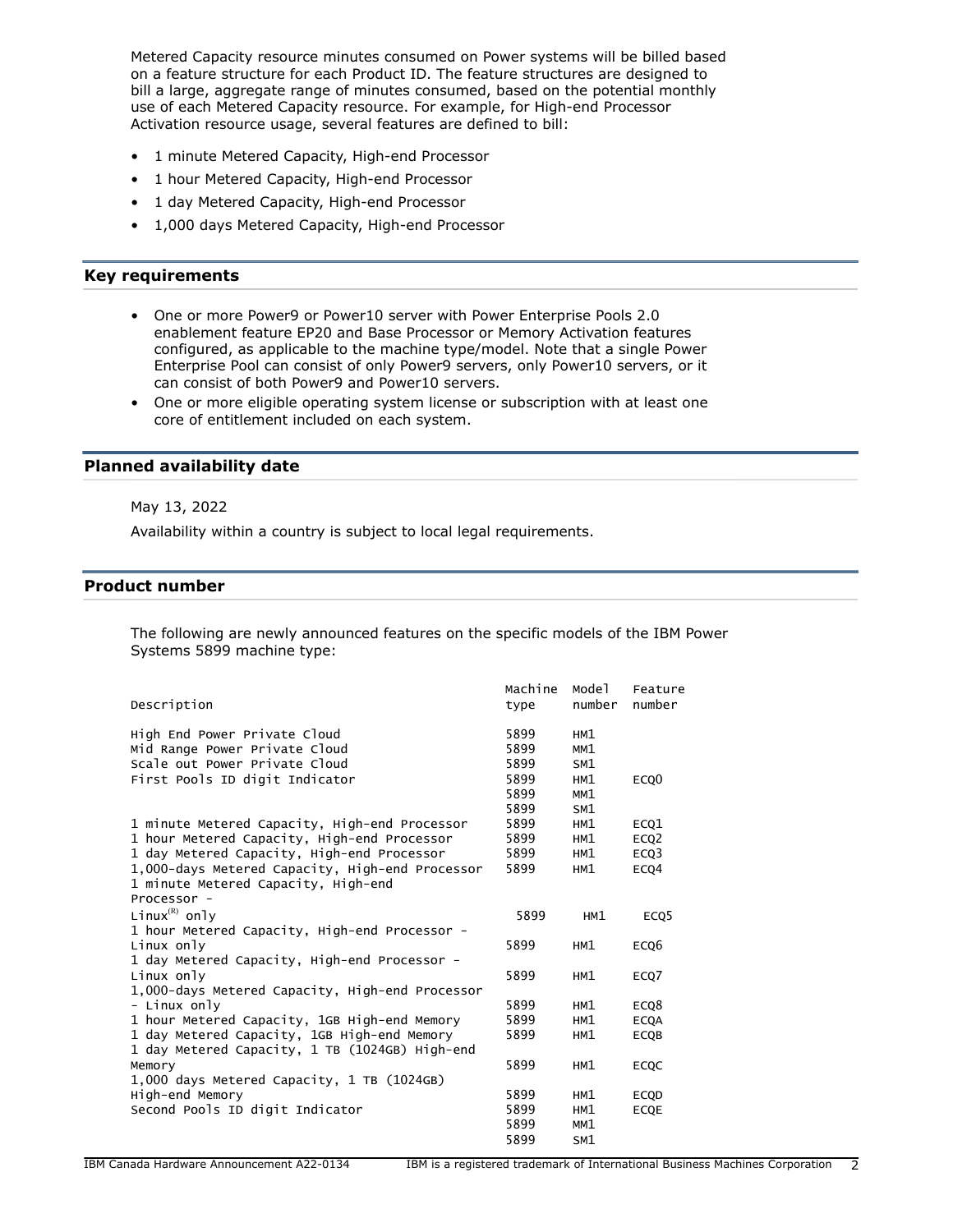| Third Pools ID digit Indicator                   | 5899<br>5899<br>5899 | HM1<br>MM1<br>SM1 | <b>ECQF</b> |
|--------------------------------------------------|----------------------|-------------------|-------------|
| 1 minute Metered Capacity, Mid-range Processor   | 5899                 | MM1               | <b>ECOG</b> |
| 1 hour Metered Capacity, Mid-range Processor     | 5899                 | MM1               | <b>ECOH</b> |
| 1 day Metered Capacity, Mid-range Processor      | 5899                 | MM1               | <b>ECQJ</b> |
| 1,000 days Metered Capacity, Mid-range Processor | 5899                 | MM1               | <b>ECOK</b> |
| 1 minute Metered Capacity, Mid-range Processor - |                      |                   |             |
| Linux only                                       | 5899                 | MM1               | <b>ECOL</b> |
| 1 hour Metered Capacity, Mid-range Processor -   |                      |                   |             |
| Linux only                                       | 5899                 | MM1               | <b>ECOM</b> |
| 1 day Metered Capacity, Mid-range Processor -    |                      |                   |             |
| Linux only                                       | 5899                 | MM1               | <b>ECQN</b> |
| 1,000 days Metered Capacity, Mid-range Processor |                      |                   |             |
| - Linux only                                     | 5899                 | MM1               | <b>ECQP</b> |
| 1 hour Metered Capacity, 1GB Mid-range Memory    | 5899                 | MM1               | <b>ECQR</b> |
| 1 day Metered Capacity, 1GB Mid-range Memory     | 5899                 | MM1               | <b>ECOS</b> |
| 1 day Metered Capacity, 1024GB Mid-range Memory  | 5899                 | MM1               | <b>ECQT</b> |
| 1,000 days Metered Capacity, 1024GB Mid-range    |                      |                   |             |
| Memory                                           | 5899                 | MM1               | ECQU        |
| Fourth Pools ID digit Indicator                  | 5899                 | HM1               | ECOV        |
|                                                  | 5899                 | MM1               |             |
|                                                  | 5899                 |                   |             |
|                                                  |                      | SM1               |             |
| Year of usage indicator                          | 5899                 | HM1               | <b>ECOW</b> |
|                                                  | 5899                 | MM1               |             |
|                                                  | 5899                 | SM1               |             |
| Month of usage indicator                         | 5899                 | HM1               | <b>ECQX</b> |
|                                                  | 5899                 | MM1               |             |
|                                                  | 5899                 | SM1               |             |
| 1 minute Metered Capacity, Scale-out Processor   | 5899                 | SM1               | EDQ1        |
| 1 hour Metered Capacity, Scale-out Processor     | 5899                 | SM1               | EDQ2        |
| 1 day Metered Capacity, Scale-out Processor      | 5899                 | SM1               | EDQ3        |
| 1,000 days Metered Capacity, Scale-out Processor | 5899                 | SM1               | EDQ4        |
| 1 minute Metered Capacity, Scale-out Processor - |                      |                   |             |
| Linux only                                       | 5899                 | SM1               | EDQ5        |
| 1 hour Metered Capacity, Scale-out Processor -   |                      |                   |             |
| Linux only                                       | 5899                 | SM1               | EDQ6        |
| 1 day Metered Capacity, Scale-out Processor -    |                      |                   |             |
| Linux only                                       | 5899                 | SM1               | EDQ7        |
| 1,000 days Metered Capacity, Scale-out Processor |                      |                   |             |
| - Linux only                                     | 5899                 | SM1               | EDQ8        |

# <span id="page-2-0"></span>**Publications**

#### None

To access the IBM Publications Center Portal, go to the [IBM Publications Center](https://www.ibm.com/resources/publications) website.

The Publications Center is a worldwide central repository for IBM product publications and marketing material with a catalogue of 70,000 items. Extensive search facilities are provided. A large number of publications are available on-line in various file formats, which can currently be downloaded.

#### **National language support**

Not applicable

# **Services**

## **IBM Systems Lab Services**

Systems Lab Services offers infrastructure services to help build hybrid cloud and enterprise IT solutions. From servers to storage systems and software, Systems Lab Services can help deploy the building blocks of a next-generation IT infrastructure to empower a client's business. Systems Lab Services consultants can perform infrastructure services for clients on-line or onsite, offering deep technical expertise,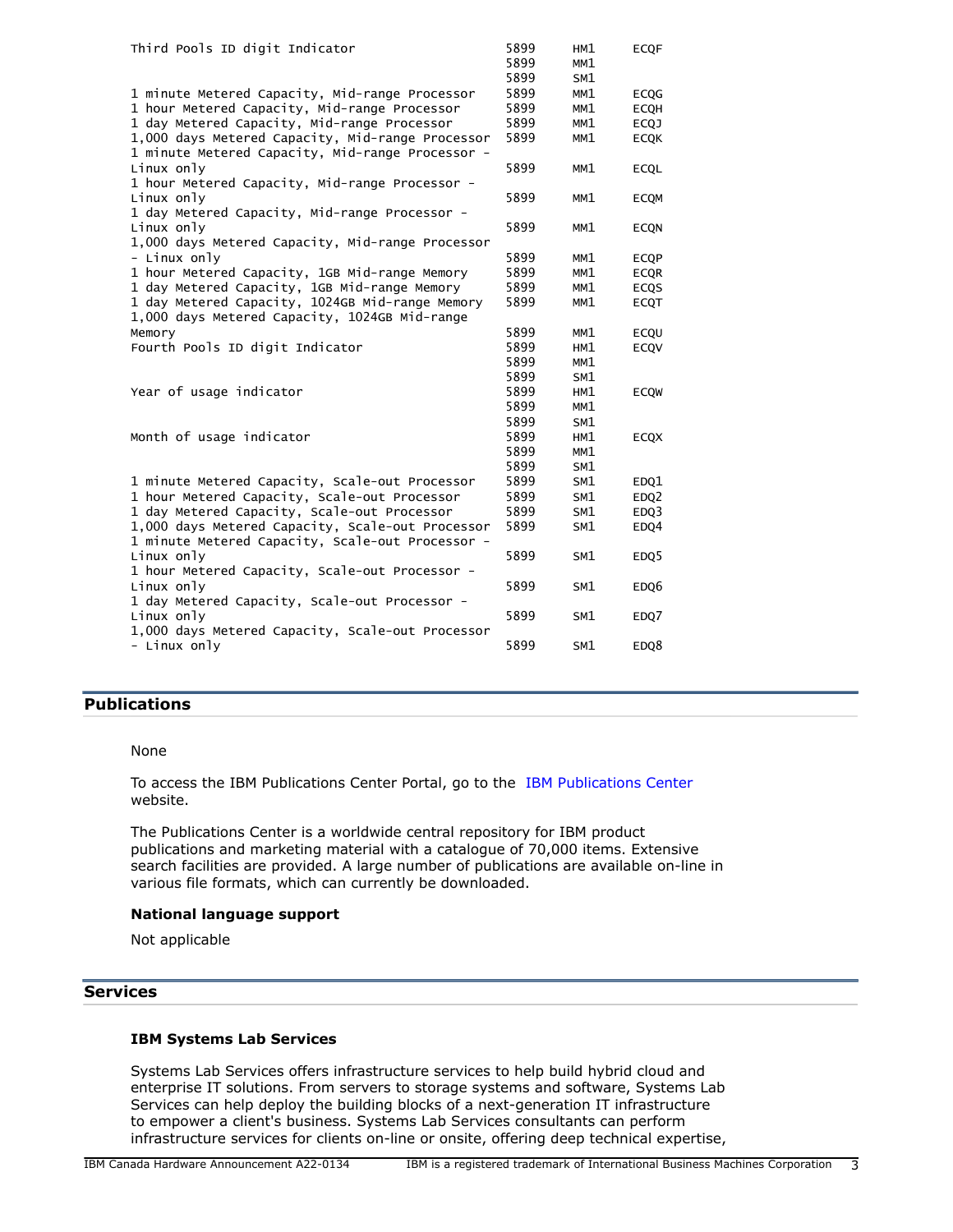valuable tools, and successful methodologies. Systems Lab Services is designed to help clients solve business challenges, gain new skills, and apply best practices.

Systems Lab Services offers a wide range of infrastructure services for IBM Power servers, IBM Storage systems, IBM  $Z^{(R)}$ , and IBM LinuxONE. Systems Lab Services has a global presence and can deploy experienced consultants on-line or onsite around the world.

For assistance, contact Systems Lab Services at ibmsls@us.ibm.com.

To learn more, see the [IBM Systems Lab Services](https://www.ibm.com/it-infrastructure/services/lab-services) website.

# **IBM ConsultingTM**

As transformation continues across every industry, businesses need a single partner to map their enterprise-wide business strategy and technology infrastructure. IBM Consulting is the business partner to help accelerate change across an organization. IBM specialists can help businesses succeed through finding collaborative ways of working that forge connections across people, technologies, and partner ecosystems. IBM Consulting brings together the business expertise and an ecosystem of technologies that help solve some of the biggest problems faced by organizations. With methods that get results faster, an integrated approach that is grounded in an open and flexible hybrid cloud architecture, and incorporating technology from IBM Research<sup>(R)</sup> and IBM Watson<sup>(R)</sup> AI, IBM Consulting enables businesses to lead change with confidence and deliver continuous improvement across a business and its bottom line.

For additional information, see the [IBM Consulting](https://www.ibm.com/consulting) website.

# **IBM Technology Support Services (TSS)**

Get preventive maintenance, onsite and remote support, and gain actionable insights into critical business applications and IT systems. Speed developer innovation with support for over 240 open-source packages. Leverage powerful IBM analytics and AI-enabled tools to enable client teams to manage IT problems before they become emergencies.

TSS offers extensive IT maintenance and support services that cover more than one niche of a client's environment. TSS covers products from IBM and OEMs, including servers, storage, network, appliances, and software, to help clients ensure high availability across their data centre and hybrid cloud environment.

For details on available services, see the [Technology support for hybrid cloud](https://www.ibm.com/services/technology-support) [environments](https://www.ibm.com/services/technology-support) website.

# **IBM Expert Labs**

Expert Labs can help clients accelerate their projects and optimize value by leveraging their deep technical skills and knowledge. With more than 20 years of industry experience, these specialists know how to overcome the biggest challenges to deliver business results that can have an immediate impact.

Expert Labs' deep alignment with IBM product development allows for a strategic advantage as they are often the first in line to get access to new products, features, and early visibility into roadmaps. This connection with the development enables them to deliver First of a Kind implementations to address unique needs or expand a client's business with a flexible approach that works best for their organization.

For additional information, see the [IBM Expert Labs](https://www.ibm.com/products/expertlabs) website.

# **IBM Security(R) Expert Labs**

With extensive consultative expertise on IBM Security software solutions, Security Expert Labs helps clients and partners modernize the security of their applications, data, and workforce. With an extensive portfolio of consulting and learning services, Expert Labs provides project-based and premier support service subscriptions.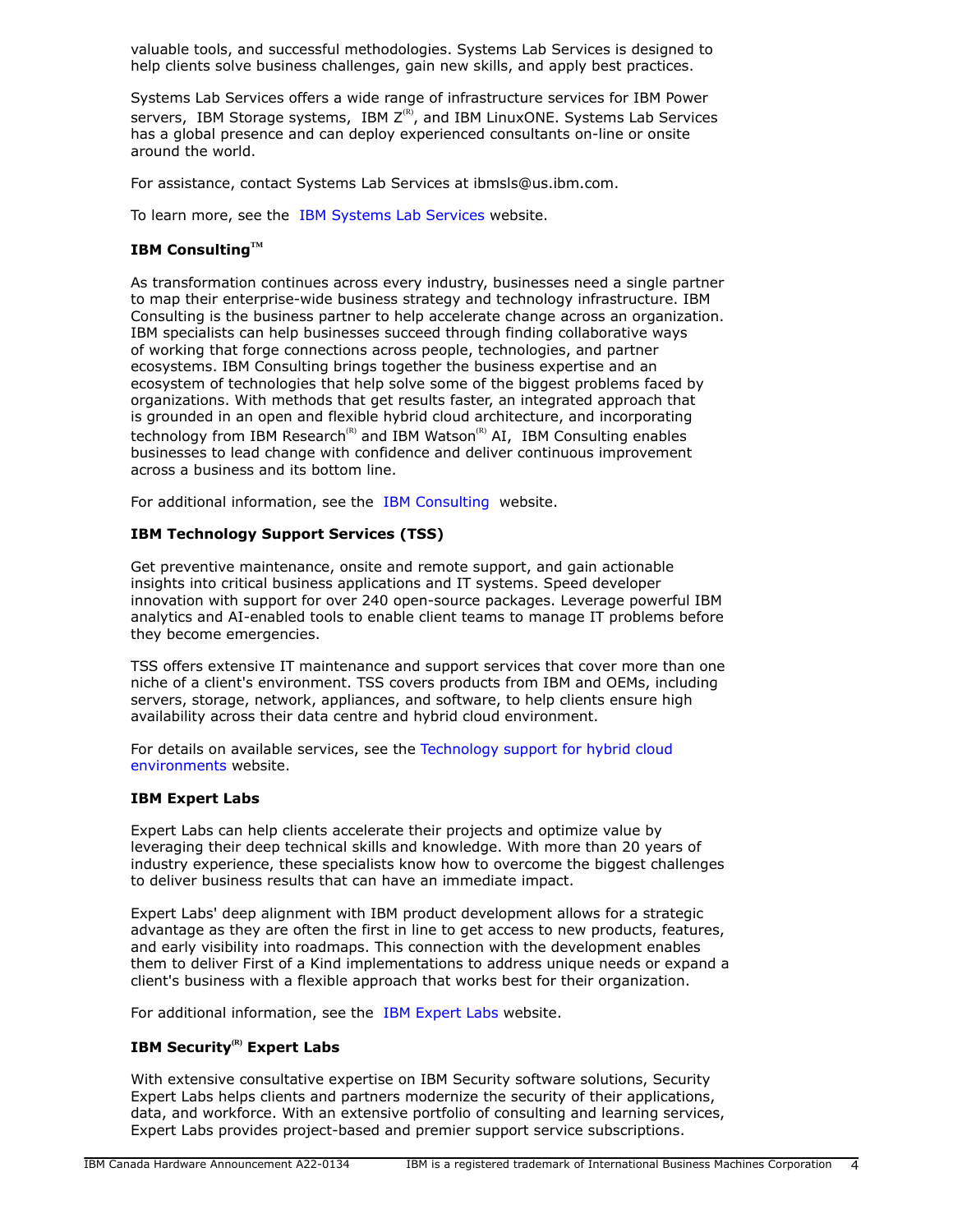These services can help clients deploy and integrate IBM Security software, extend their team resources, and help guide and accelerate successful hybrid cloud solutions, including critical strategies such as zero trust. Remote and on-premises software deployment assistance is available for IBM Cloud Pak $R<sup>(R)</sup>$  for Security, IBM Security QRadar<sup>(R)</sup>/QRoC, IBM Security SOAR/Resilient<sup>(R)</sup>, IBM i2<sup>(R)</sup>, IBM Security Verify, IBM Security Guardium<sup>(R)</sup>, and IBM Security MaaS360<sup>(R)</sup>.

For more information, contact Security Expert Labs at sel@us.ibm.com.

For additional information, see the [IBM Security Expert Labs](https://www.ibm.com/security/security-expert-labs) website.

#### **IBM support**

For installation and technical support information, see the [IBM Support Portal.](https://www.ibm.com/mysupport/s/?language=en_US)

## **Additional support**

#### **IBM Client Engineering for Systems**

Client Engineering for Systems is a framework for accelerating digital transformation. It helps you generate innovative ideas and equips you with the practices, technologies, and expertise to turn those ideas into business value in weeks. When you work with Client Engineering for Systems, you bring pain points into focus. You empower your team to take manageable risks, adopt leading technologies, speed up solution development, and measure the value of everything you do. Client Engineering for Systems has experts and services to address a broad array of use cases, including capabilities for business transformation, hybrid cloud, analytics and AI, infrastructure systems, security, and more. Contact Client Engineering at sysgarage@ibm.com.

#### <span id="page-4-0"></span>**Technical information**

#### **Planning information**

#### *Cable orders*

Not applicable

#### **Security, auditability, and control**

The client is responsible for evaluation, selection, and implementation of security features, administrative procedures, and appropriate controls in application systems and communications facilities.

#### <span id="page-4-1"></span>**Terms and conditions**

#### **Volume orders**

Contact your IBM representative.

#### **IBM Global Financing**

Yes

#### **Products - terms and conditions**

#### *Warranty period*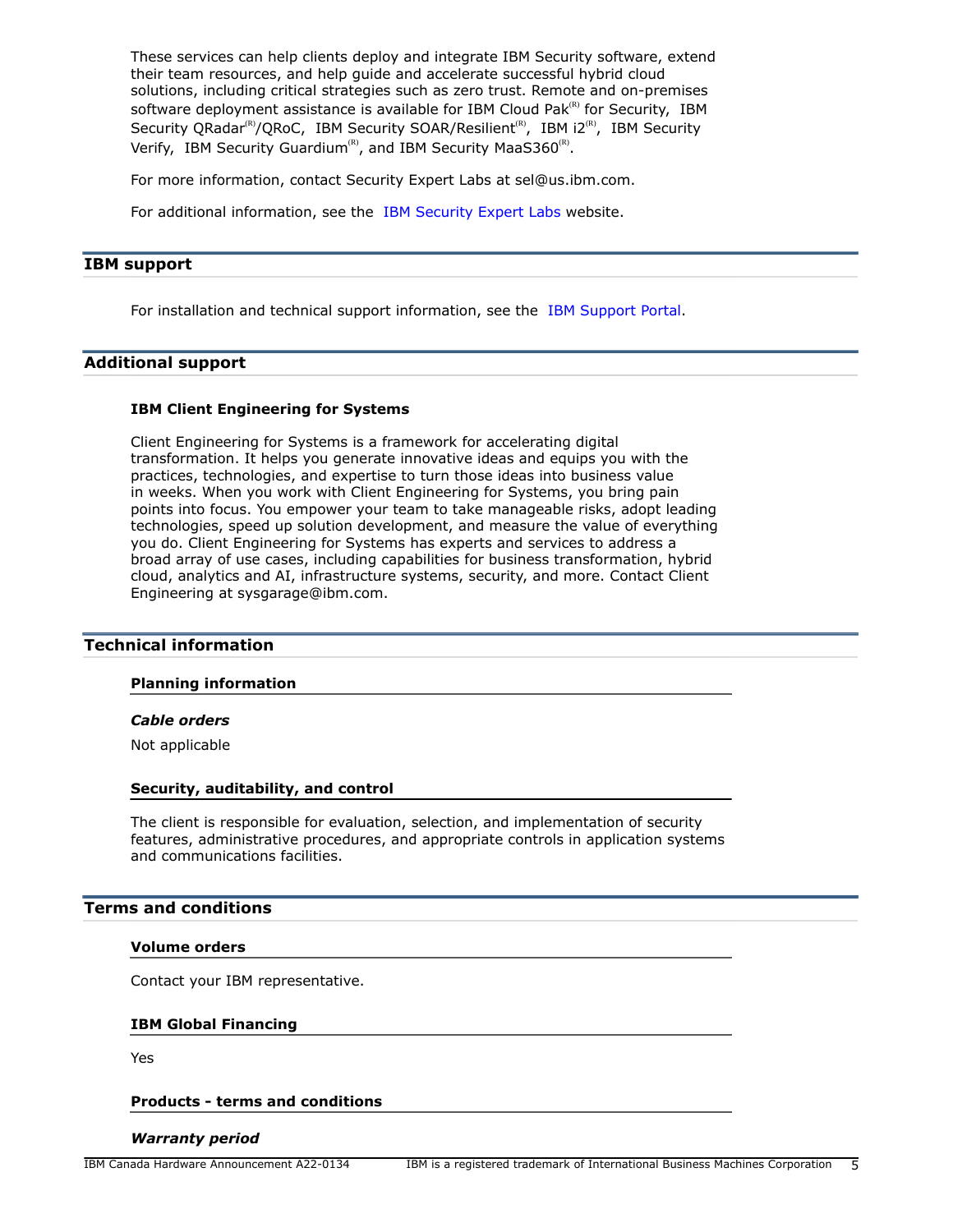# *International Warranty Service*

International Warranty Service allows you to relocate any machine that is eligible for International Warranty Service and receive continued warranty service in any country where the IBM machine is serviced. If you move your machine to a different country, you are required to report the machine information to your Business Partner or IBM representative.

The warranty service type and the service level provided in the servicing country may be different from that provided in the country in which the machine was purchased. Warranty service will be provided with the prevailing warranty service type and service level available for the eligible machine type in the servicing country, and the warranty period observed will be that of the country in which the machine was purchased.

The following types of information can be found on the [International Warranty](https://www.ibm.com/systems/support/machine_warranties/iws.html) [Service](https://www.ibm.com/systems/support/machine_warranties/iws.html) website

- Machine warranty entitlement and eligibility
- Directory of contacts by country with technical support contact information
- Announcement Letters

## *Usage plan machine*

No

## *IBM hourly service rate classification*

Not applicable

When a type of service involves the exchange of a machine part, the replacement may not be new, but will be in good working order.

# **General terms and conditions**

#### *Field-installable features*

Yes

#### *Model conversions*

No

#### *Machine installation*

Not applicable

# *Graduated program license charges apply*

No

# *Licensed Machine Code*

Not applicable

# *Educational allowance*

Not applicable

# <span id="page-5-0"></span>**Prices**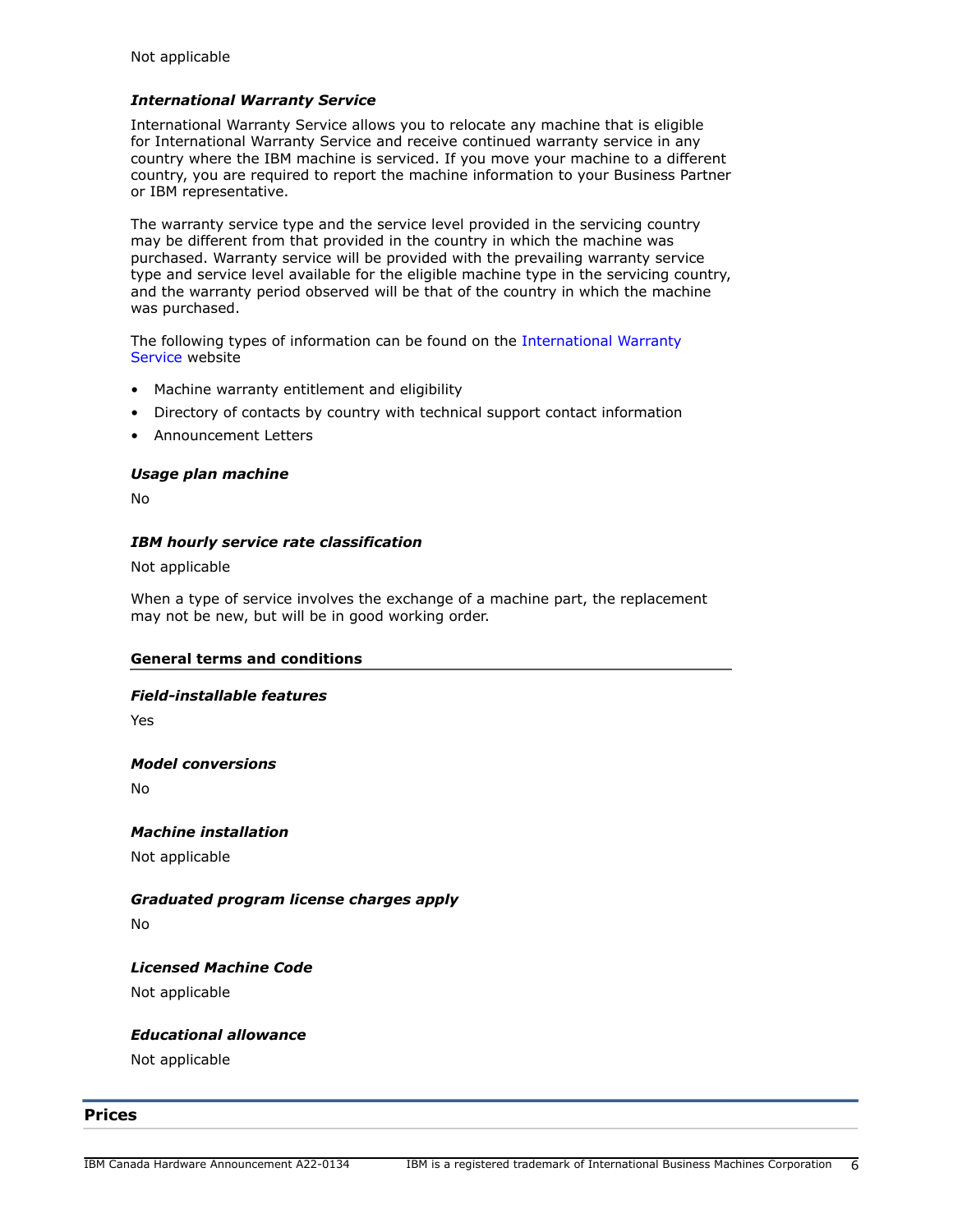Prices are subject to change without notice.

GST, QST, and sales taxes, where applicable, are extra.

For additional information and current prices, contact your local IBM representative or IBM Business Partner.

# **Product charges**

The following are newly announced features on the specific models of the IBM Power Systems 5899 machine type:

| Description                                         | Mode 1<br>number  | number           | Feature Purchase Maint.<br>price | Monthly MES/<br>charge | Minimum Initial/<br>Both/<br>support | CSU MES                          | RP. |
|-----------------------------------------------------|-------------------|------------------|----------------------------------|------------------------|--------------------------------------|----------------------------------|-----|
| HE Power Private Cloud                              | HM1               |                  |                                  |                        |                                      |                                  | NO  |
| MR Power Private Cloud                              | MM1               |                  |                                  |                        |                                      |                                  | No  |
| SO Power Private Cloud                              | SM1               |                  |                                  |                        |                                      |                                  | NO  |
| first Pool digit indicator                          | HM1<br>MM1        | ECQ <sub>0</sub> | NC                               |                        | Initial<br>Initial                   | $N/A$ No<br>$N/A$ No             |     |
| 1 minute Processor                                  | SM1               |                  |                                  |                        | Initial                              | $N/A$ No                         |     |
| 1 hour Processor                                    | HM1               | ECQ1             |                                  |                        | Initial                              | Yes No                           |     |
| 1 day Processor                                     | HM1               | ECQ <sub>2</sub> |                                  |                        | Initial                              | Yes No                           |     |
| 1,000 days Processor                                | HM1<br>HM1        | ECQ3<br>ECQ4     |                                  |                        | Initial<br>Initial                   | Yes No<br>Yes No                 |     |
| 1 minute Processor - Linux                          | HM1               | ECQ <sub>5</sub> |                                  |                        | Initial                              | Yes No                           |     |
| 1 hour Processor - Linux                            | HM1               | ECQ6             |                                  |                        | Initial                              | Yes No                           |     |
| 1 day Processor - Linux                             | HM1               | ECQ7             |                                  |                        | Initial                              | Yes No                           |     |
| 1,000 days Processor - Linux                        | HM1               | ECQ8             |                                  |                        | Initial                              | Yes No                           |     |
| 1 hour Memory (1GB)                                 | HM1               | <b>ECQA</b>      |                                  |                        | Initial                              | Yes No                           |     |
| 1 day Memory (1GB)                                  | HM1               | ECQB             |                                  |                        | Initial                              | Yes No                           |     |
| 1 day Memory (1024GB)<br>1,000 days Memory (1024GB) | HM1               | ECQC             |                                  |                        | Initial                              | Yes No                           |     |
| Second Pool digit indicator                         | HM1               | <b>ECQD</b>      |                                  |                        | Initial                              | Yes No                           |     |
|                                                     | HM1<br>MM1<br>SM1 | ECQE             | NC                               |                        | Initial<br>Initial<br>Initial        | $N/A$ No<br>$N/A$ No<br>$N/A$ NO |     |
| Third Pool digit indicator                          | HM1               | <b>ECQF</b>      | <b>NC</b>                        |                        | Initial                              | $N/A$ NO                         |     |
|                                                     | MM1<br>SM1        |                  |                                  |                        | Initial<br>Initial                   | $N/A$ No<br>$N/A$ No             |     |
| 1 minute Processor                                  | MM1               | <b>ECQG</b>      |                                  |                        | Initial                              | Yes No                           |     |
| 1 hour Processor<br>1 day Processor                 | MM1               | <b>ECOH</b>      |                                  |                        | Initial                              | Yes No                           |     |
| 1,000 days Processor                                | MM1               | <b>ECQJ</b>      |                                  |                        | Initial                              | Yes No                           |     |
|                                                     | MM1               | <b>ECQK</b>      |                                  |                        | Initial                              | Yes No                           |     |

IBM Canada Hardware Announcement A22-0134 IBM is a registered trademark of International Business Machines Corporation 7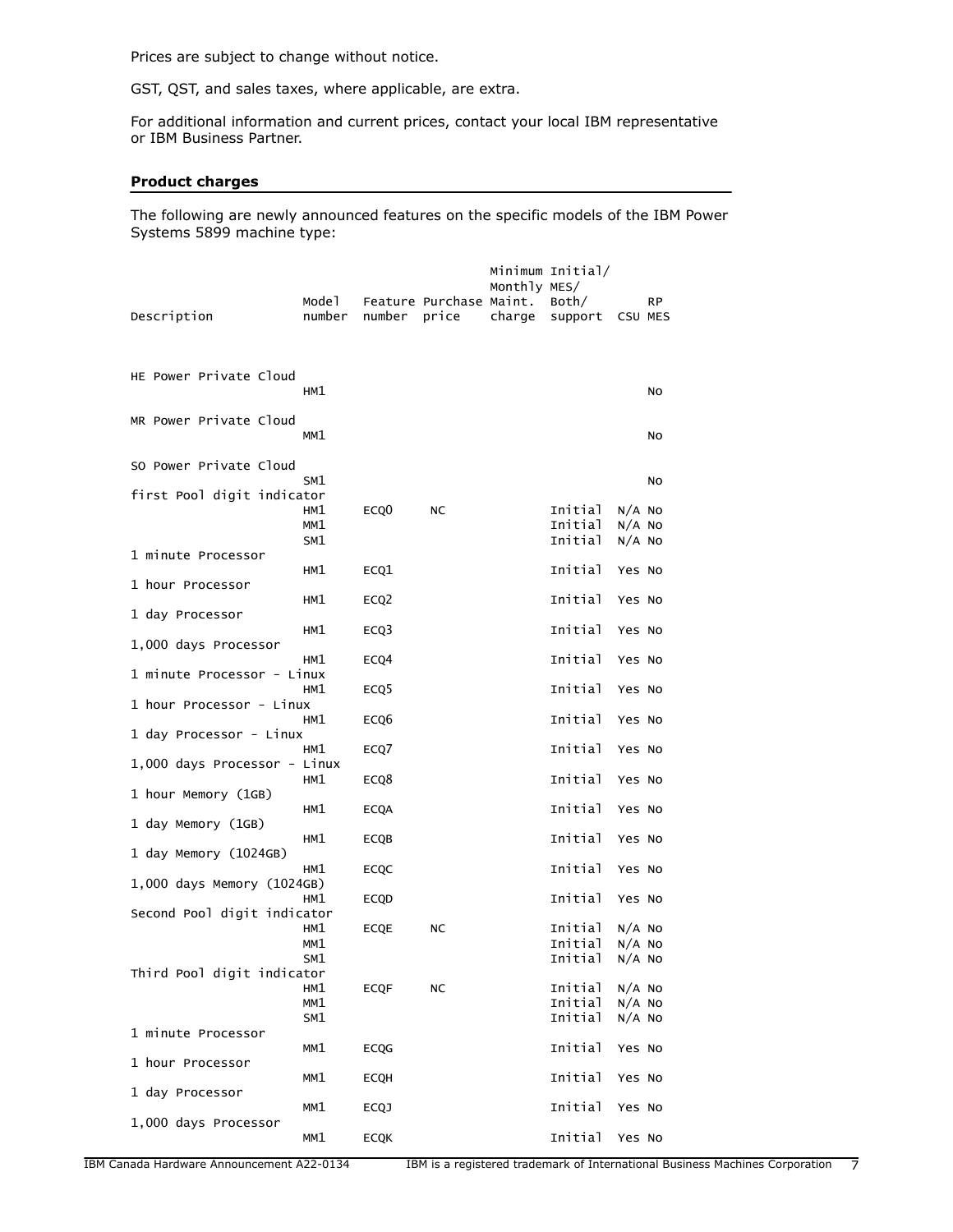| 1 minute Processor - Linux   |            |                  |           |                    |                      |
|------------------------------|------------|------------------|-----------|--------------------|----------------------|
| 1 hour Processor - Linux     | MM1        | <b>ECQL</b>      |           | Initial            | Yes No               |
| 1 day Processor - Linux      | MM1        | <b>ECOM</b>      |           | Initial            | Yes No               |
|                              | MM1        | <b>ECQN</b>      |           | Initial            | Yes No               |
| 1,000 days Processor - Linux | MM1        | <b>ECQP</b>      |           | Initial            | Yes No               |
| 1 hour Memory (1GB)          |            |                  |           |                    |                      |
|                              | MM1        | <b>ECOR</b>      |           | Initial            | Yes No               |
| 1 day Memory (1GB)           | MM1        | ECQS             |           | Initial            | Yes No               |
| 1 day Memory (1024GB)        |            |                  |           |                    |                      |
| 1,000 days Memory (1024GB)   | MM1        | <b>ECQT</b>      |           | Initial            | Yes No               |
|                              | MM1        | ECQU             |           | Initial            | Yes No               |
| Fourth Pool digit indicator  |            |                  |           |                    |                      |
|                              | HM1        | ECQV             | NC        | Initial<br>Initial | $N/A$ No<br>$N/A$ NO |
|                              | MM1<br>SM1 |                  |           | Initial            | $N/A$ NO             |
| year of usage Indicator      |            |                  |           |                    |                      |
|                              | HM1        | <b>ECOW</b>      | <b>NC</b> | Initial            | N/A NO               |
|                              | MM1        |                  |           | Initial            | N/A NO               |
|                              | SM1        |                  |           | Initial            | $N/A$ No             |
| Month of usage Indicator     |            |                  |           |                    |                      |
|                              | HM1        | <b>ECQX</b>      | NC        | Initial            | $N/A$ No             |
|                              | MM1        |                  |           | Initial<br>Initial | $N/A$ NO             |
| 1 minute Processor           | SM1        |                  |           |                    | $N/A$ NO             |
|                              | SM1        | EDQ1             |           | Initial            | Yes No               |
| 1 hour Processor             |            |                  |           |                    |                      |
|                              | SM1        | EDQ2             |           | Initial            | Yes No               |
| 1 day Processor              |            |                  |           |                    |                      |
| 1,000 days Processor         | SM1        | EDQ3             |           | Initial            | Yes No               |
|                              | SM1        | EDQ4             |           | Initial            | Yes No               |
| 1 minute Processor - Linux   |            |                  |           |                    |                      |
| 1 hour Processor - Linux     | SM1        | EDQ <sub>5</sub> |           | Initial            | Yes No               |
|                              | SM1        | EDQ6             |           | Initial            | Yes No               |
| 1 day Processor - Linux      |            |                  |           |                    |                      |
|                              | SM1        | EDQ7             |           | Initial            | Yes No               |
| 1,000 days Processor - Linux | SM1        | EDQ8             |           | Initial            | Yes No               |
|                              |            |                  |           |                    |                      |

RP MES = Return parts, miscellaneous equipment specifications CSU = Customer setup

# **Maintenance charges**

For additional information on maintenance and pricing, contact your IBM representative or your IBM Business Partner, or call 1-800-IBM-4YOU (1-800-426-4968).

#### **Annual minimum maintenance charges**

Not applicable

# **IBM Global Financing**

IBM Global Financing offers competitive financing to credit-qualified clients to assist them in acquiring IT solutions. Offerings include financing for IT acquisition, including hardware, software, and services, from both IBM and other manufacturers or vendors. Offerings (for all client segments: small, medium, and large enterprise), rates, terms, and availability can vary by country. Contact your local IBM Global Financing organization or go to the [IBM Global Financing](http://www.ibm.com/financing) website for more information.